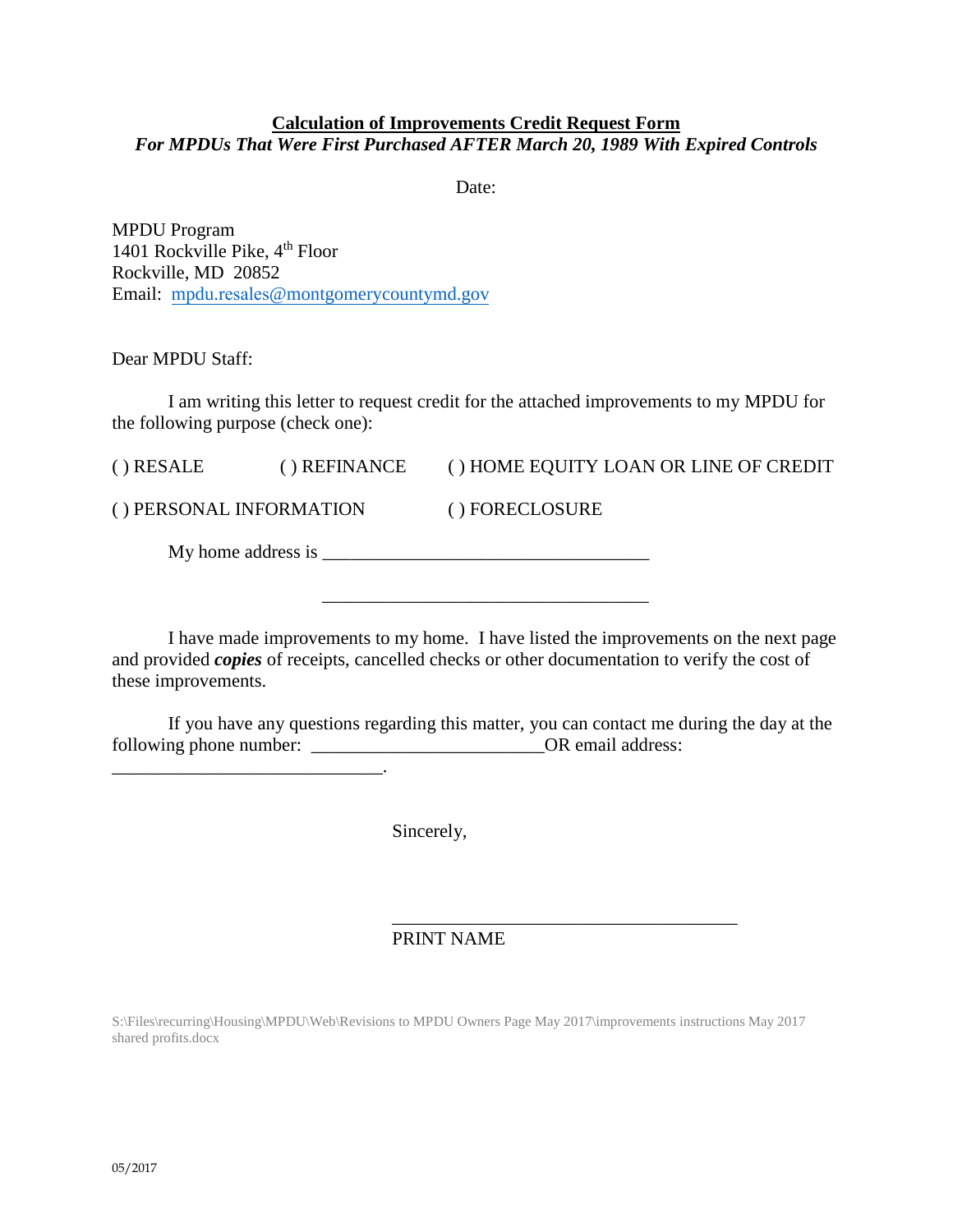## **List of Documented MPDU Improvements**

| Cost  | Yes              | Proof of Payment?<br>N <sub>0</sub> |
|-------|------------------|-------------------------------------|
| \$500 | $\boldsymbol{X}$ |                                     |
|       |                  |                                     |
|       |                  |                                     |
|       |                  |                                     |
|       |                  |                                     |
|       |                  |                                     |
|       |                  |                                     |
|       |                  |                                     |
|       |                  |                                     |
|       |                  |                                     |
|       |                  |                                     |
|       |                  |                                     |
|       |                  |                                     |

## Please number each receipt or cancelled check with the same number of the improvement listed above. Circle or highlight the cost, especially when there are several items on the receipt.

\_\_\_\_\_\_\_\_\_\_\_\_\_\_\_\_\_\_\_\_\_\_\_\_\_\_\_\_\_\_\_\_\_\_\_\_\_\_\_\_\_\_\_\_\_\_\_\_\_\_\_\_\_\_\_\_\_\_\_\_\_\_\_\_\_\_\_\_\_\_\_\_\_\_\_\_\_\_

S:\Files\recurring\Housing\MPDU\Web\Revisions to MPDU Owners Page May 2017\improvements instructions May 2017 shared profits.docx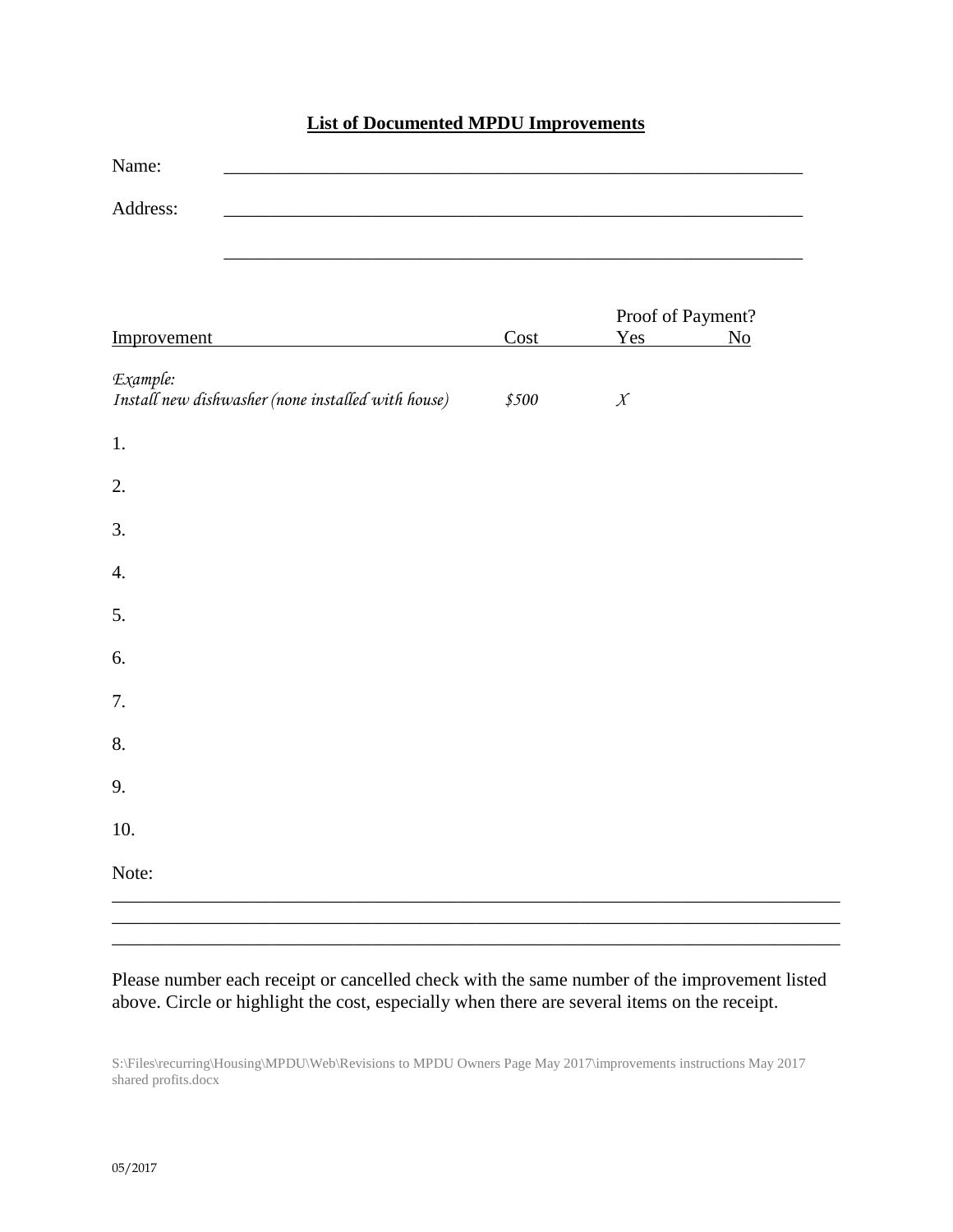

# Montgomery County, Maryland **MODERATELY PRICED DWELLING UNIT (MPDU) PROGRAM**



Website: *www.montgomerycountymd.gov/mpdu*

## **MDPU Shared Profit Calculation Calculating Credits for Home Improvements to MPDUs After the Control Period Has Expired**

This information sheet is a guide to how home improvements are calculated in the MPDU program when determining the shared profit owed to Montgomery County for MPDUs being sold for the first time after the MPDU control period has ended. For MPDUs that were initially sold by the builder through the MPDU program after March 20, 1989, the owner may sell the MPDU on the open market for a fair market price once the applicable control period has expired. However, the owner must pay one-half of the excess profit to Montgomery County. The excess, or shared, profit, is considered to be the amount of appreciation in the value of the MPDU that exceeds the owner's initial purchase price plus:

- an allowance for the increase in inflation, based on the difference in the Consumer Price Index (CPI-U) from when the MPDU was purchased and when it was put on the market,
- a credit for allowable improvements (more detailed information is provided below)
- the real estate commission (up to  $6\%$ ) of the sales price
- one-half of the applicable transfer taxes and one-half of the recordation charges, up to a limit of 1.1% of the sales price.

The value of the improvements is based on documentation submitted by the MPDU owner, and is the total of the actual and reasonable costs of materials, professional fees, contractor's costs, and permit fees associated with furnishing and installing improvements. The MPDU Office will not include reimbursement for the value of labor performed by the owner, or for the purchase of tools and equipment used by the owner to install the improvements.

Please note that where there is evidence of physical deterioration, abnormal wear and tear, or obsolescence because of neglect, abuse, or insufficient maintenance, the value allowed for the improvements may be reduced to account for the depreciation of the improvements or equipment. The MPDU Office reserves the right to inspect the MPDU to verify the existence and value of any improvements that are being claimed by the owner.

## **Acceptable Documentation**

The following documentation is acceptable as proof of payment for improvements made: store receipts, cancelled checks with documentation showing the items(s) purchased or the work performed, ratified two-party contracts, signed company invoices, a copy of credit card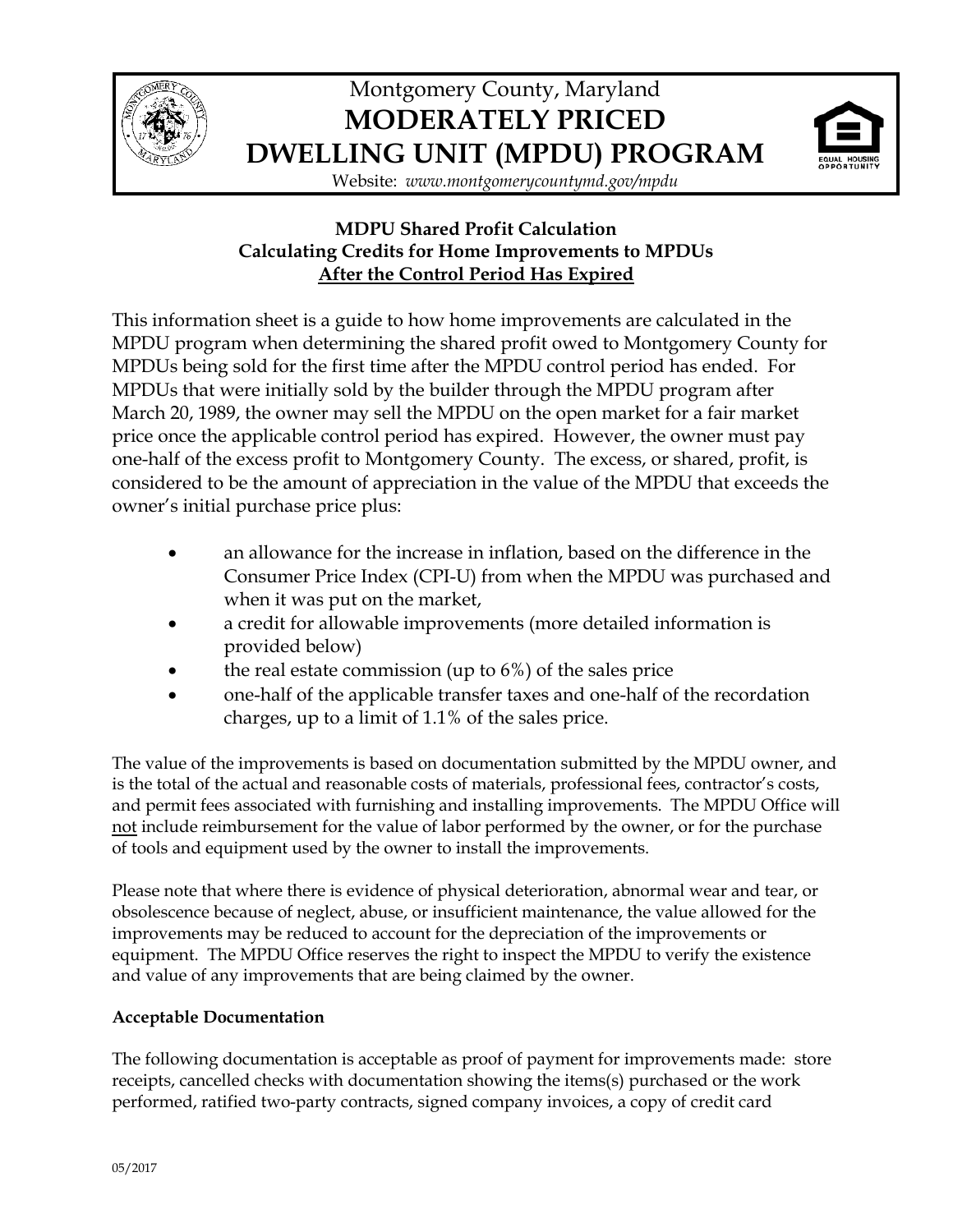statement if it details the item(s) purchased (please highlight the item service for which credit is claimed). The MPDU Office will reject any documentation that does not meet these requirements.

Other documents are not valid, such as proposals, estimates, photographs, invoices that do not show payment, documents that are not readable, or checks that are not cancelled. If an MPDU owner pays with cash, the contractor must give the owner cash receipt. Credit is NOT given for an owner's labor on improvements.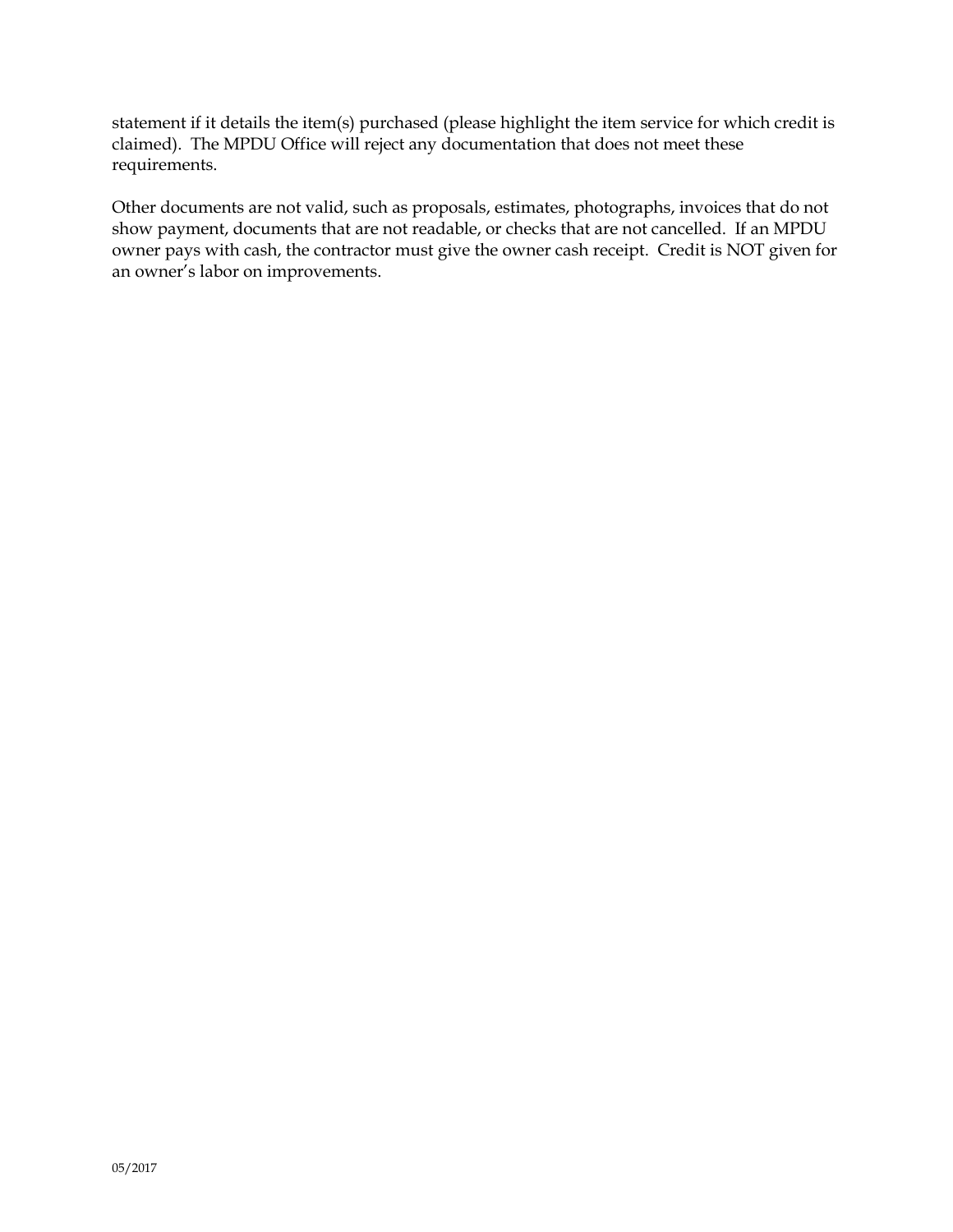## **SECTION A** IMPROVEMENTS ALLOWED

MPDU owners are advised to check with the MPDU Office if they have a question on the eligibility of an improvement prior to its installation to find out if the improvement will be credited. MPDU owners must save all receipts for improvements and submit copies of the receipts to the MPDU Office with the MPDU owner's written request for a resale price or shared profit calculation. Receipts provided must be readable and must show that the improvements have been paid for; proposals for work to be done are not acceptable verification that payment has been made to the contractor. The receipts must list the work done and must break out the costs for each item. Owners must submit a copy of the building permit for all improvements requiring permits.

The following improvements are normally considered to be of a permanent nature:

- 1. Completion of unfinished areas into finished living areas. This type of work normally requires a building permit.
- 2. Dishwashers, disposals, microwaves, washers, dryers, and other **built-in** appliances, if not originally installed in the MPDU.
- 3. Timer thermostat for heating/air conditioning systems
- 4. Patios, porches and decks (requires a building permit)
- 5. Perimeter fencing of yards (may require a building permit)
- 6. Installation of tile or hardwood flooring in areas that were previously carpeted
- 7. Replacement of vinyl countertops with more durable materials, such as granite
- 8. 50% of the cost of the replacement of existing heating and air conditioning systems
- 9. Handicapped accessibility improvements